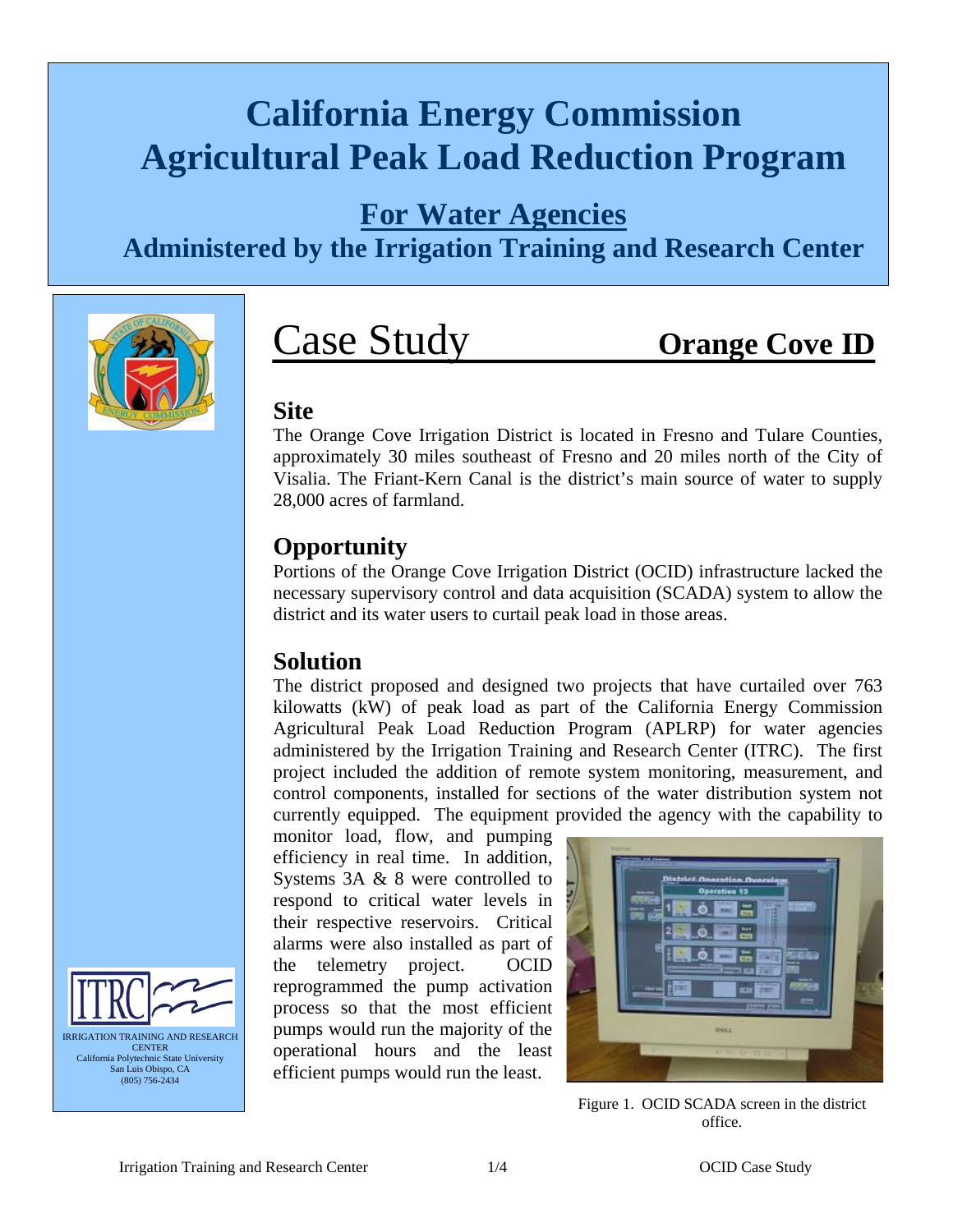

period. In return, the district reduced the price of water for the growers. OCID also instituted a landowner load reduction program, whereby individual growers signed up with OCID to commit to a kW reduction during the peak



Figure 2. Pump station discharge outlet with new flow meters (yellow).

The second project included equipping farmer-owned pumps with clock timers, flow control valves, and time-of-use meters to turn the pumps off before 12 pm and on after 6 pm. The project also included construction of a regulating reservoir and installation of telemetry equipment on the final portion of the district's pressurized infrastructure. The reservoir allows the district to store water during the off-peak period at the highest point in that portion of the

system. During the off peak period water from the reservoir is used so that pumping can be reduced. This project is considered Category 1 because installation of the regulating reservoir is the major cost in the project.

kW from the district and 26 kW from water users within the district. The first project was fully operational during the 2002 peak season (June-September) curtailing 637 kW of peak load (Monday-Friday, 12 pm-6 pm). This represents 510 kW of load reduction by the district and 127 kW of load reduction from water users in the district. The second project was completed prior to the 2003 peak season and curtailed an additional 126 kW of peak load, which represents 101



Figure 3. Automatic valve on a farmer turnout to shutoff deliveries before 12 pm and turn them back on after 6 pm.

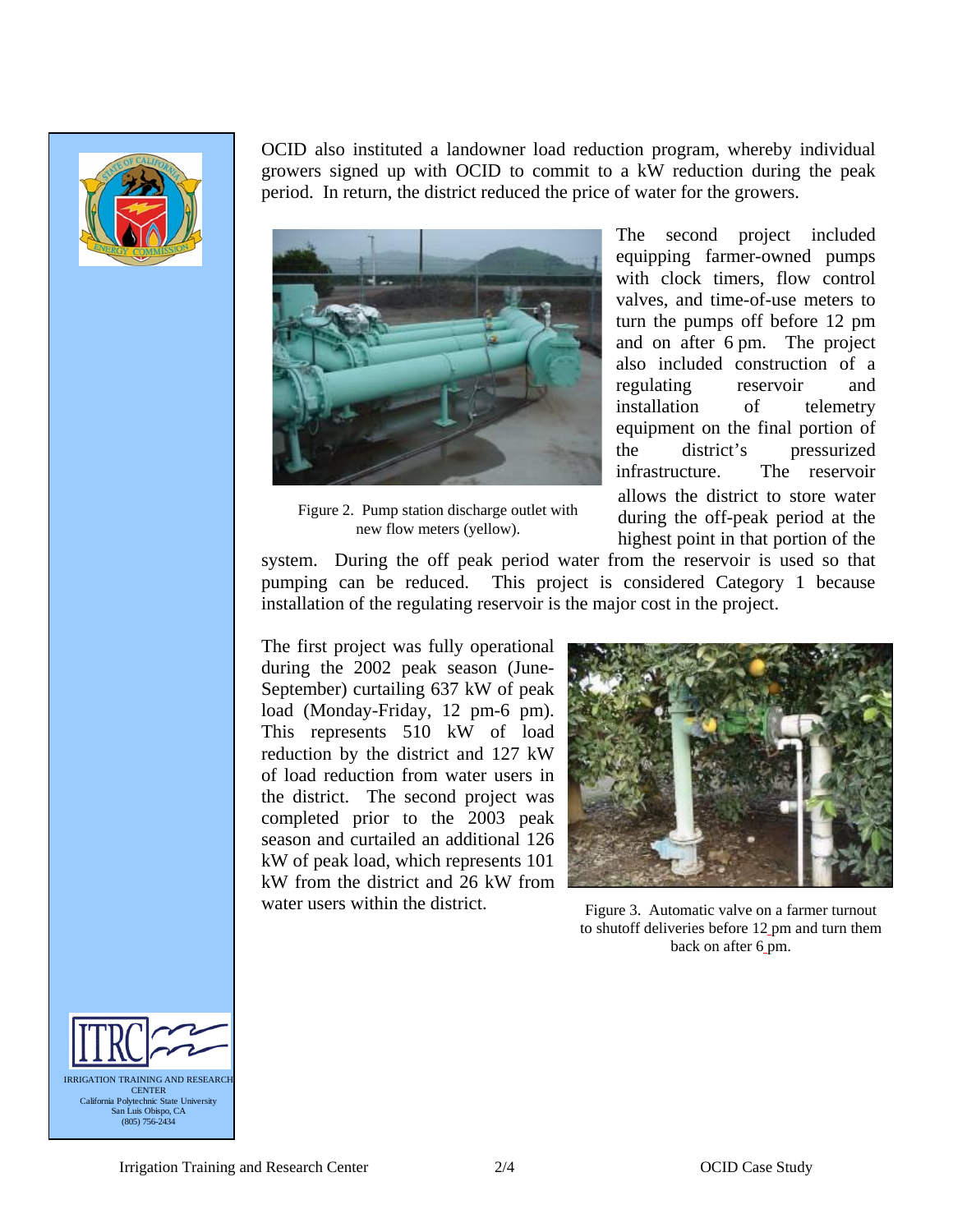

#### **Benefits**

- The State of California has benefited from the curtailment of approximately 763 kW from the electricity grid during the summer peak period.
- OCID and its water users benefit from reduced power costs associated • with reduced on-peak pumping both by the district and on-farm.
- the district now has the capability of monitoring pump efficiency on a real-time basis. This allows operators to run the most efficient pumps the most number of hours over a season, conserving electricity. • With the installation of flow and load measurement on district pumps,

| <b>Summary Category</b>          | <b>Results</b> |
|----------------------------------|----------------|
| <b>Total Cost</b>                | \$383,334      |
| <b>Total Grant</b>               | \$211,575      |
| Kilowatts (KW) Curtailed         | 763            |
| <b>Grant \$ per kW Curtailed</b> | \$277.29       |

### **Further Information**

- **California Energy Commission** − Ricardo Amon (916) 654-4019 Ramon@energy.state.ca.us
- **−** Irrigation Training and Research Center California Polytechnic State University San Luis Obispo, CA 93407 Dr. Charles Burt (805) 756-2379, [cburt@calpoly.edu](mailto:djhowes@calpoly.edu) Dan Howes (805) 756-2347, djhowes@calpoly.edu www.itrc.org





IRRIGATION TRAINING AND RESEARCH **CENTER** California Polytechnic State University<br>San Luis Obispo, CA (805) 756-2434

This information was developed under the California Energy Commission Agricultural Peak Load Reduction Program. It does not necessarily represent the views of the Energy Commission, its employees, or the State of California. The Commission, the State of California, Cal Poly, ITRC, their employees, contractors, and subcontractors make no warranty, express or implied, and assume no legal liability for the information in this report; nor does any party